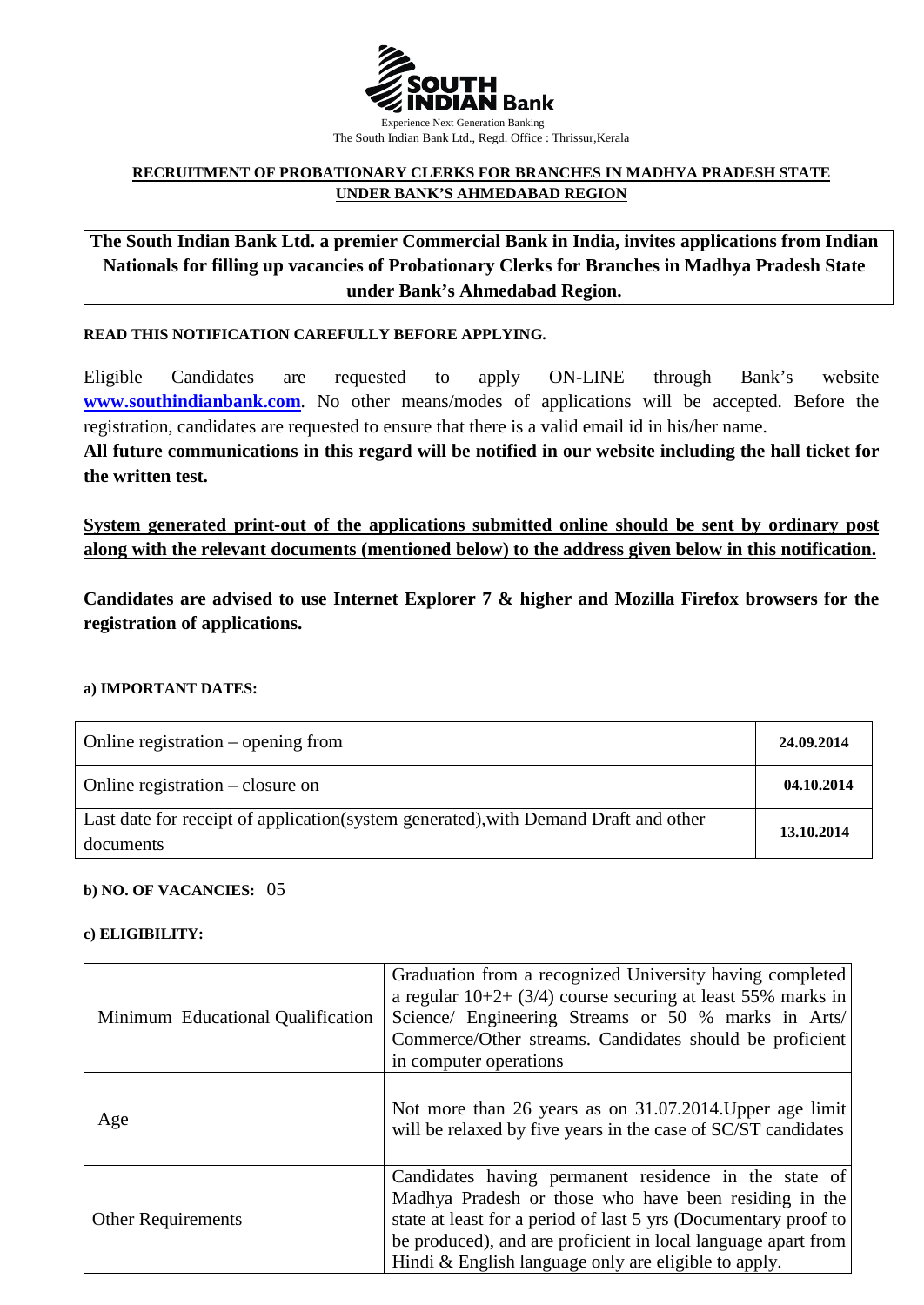#### **d) PROBATION PERIOD:**

The period of probation is for 6 months. Confirmation will be subject to satisfactory performance during the period of probation.

#### **e) SALARY:**

As per National Level Bipartite Settlement in the Banking industry. Eligible for Bank's performance linked incentive scheme applicable to clerks as per the scheme in vogue.

| <b>POST</b>      | <b>PAY SCALE</b>                                         |
|------------------|----------------------------------------------------------|
| <b>PRO.CLERK</b> | Rs. $7200 - 400/3 - 8400 - 500/3 - 9900 - 600/4 - 12300$ |
|                  | $1 - 700/7 - 17200 - 1300/1 - 18500 - 800/1 - 19300$     |

Apart from the above basic pay, candidates will be paid DA and other allowances as per the rules of the Bank in force from time to time depending upon the place of postings.

#### **f) MODE OF SELECTION:**

Written Test and Personal interview.

## **g) Application Fee**

| <b>General Category</b> | <b>Rs. 400/-</b> |
|-------------------------|------------------|
| <b>SC/ST</b> category   | <b>Rs. 100/-</b> |

Application fee should be paid as Demand Draft favouring 'The South Indian Bank Ltd.' payable at Ahmedabad. Candidates are requested to write down their application Reference ID and Name on the back side of the Demand Draft before sending it to the below mentioned address along with the system generated application form and other documents.

## **h) HOW TO APPLY**

- 1) Ensure that the applicant fulfills all the eligibility criteria.
- 2) Candidates can apply online through Bank's website **www.southindianbank.com** for a period from 24.09.2014 to 04.10.2014.
	- **The applicants are requested to ensure that the information filled in the Online-Application Form is correct before submitting the application form.**
	- **There will not be any provision to modify the submitted online application. Candidates are requested to take utmost care while filling up the online application.**
	- **Candidates making multiple registrations will be disqualified.**
	- **Candidates will have to enter their basic details and upload the photograph and signature as per the specifications given below. Copies of your photograph may be retained for use at the time of written test and interview.**

## **Guidelines for scanning and Upload of Photograph & Signature**

## **Photograph Image:**

- **-** Photograph must be a recent passport size colour picture.
- **-** Make sure that the picture is taken against a light-coloured, preferably white, background.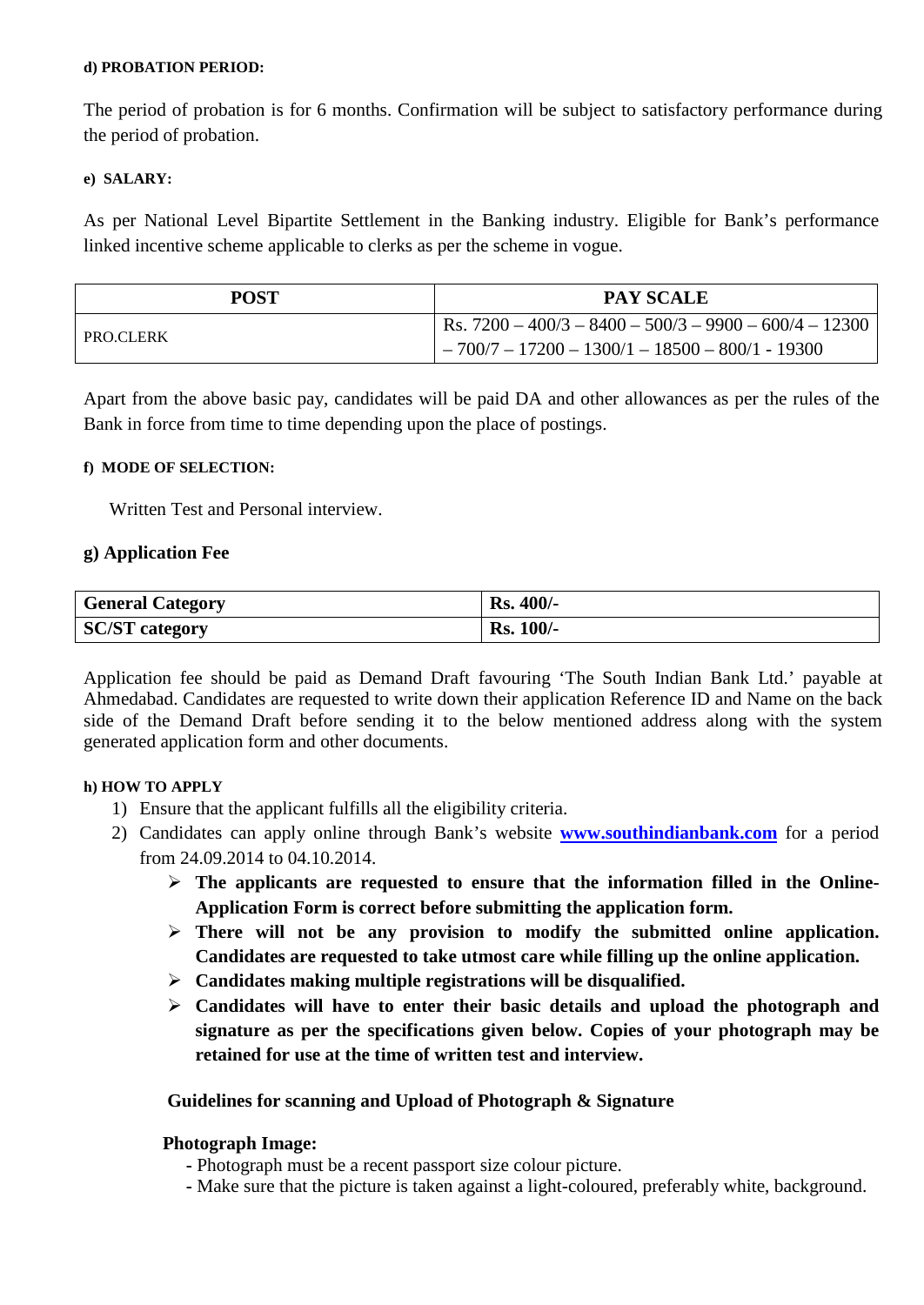- **-** Caps, hats and dark glasses are not acceptable.
- **-** Dimensions 140(height) x 110(width) pixels.
- **-** Ensure that the size of the scanned image is not more than 40kb and should be in jpeg format.

# **Signature Image:**

**-** The applicant has to sign on white paper with Black Ink pen and then it should be scanned to the system.

- **-** The signature must be signed only by the applicant and not by any other person.
- **-** The signature will be affixed in the Call Letter and wherever necessary.

**-** If the Applicant's signature on the answer script, at the time of the examination, does not match the signature on the Call Letter, the applicant will be disqualified.

- **-** Dimensions 110(height) x 140(width) pixels
- **-** Ensure that the size of the scanned image is not more than 40kb and should be in jpeg format.
- 3) Please note, there will be a system generated User Id (Application Ref. Id) and candidates must enter their password to login and print the application form. **PLEASE NOTE DOWN THE USER ID (APPLICATION REF. ID) AND PASSWORD CAREFULLY FOR TAKING**  PRINT OUT OF THE HALL TICKET FOR THE WRITTEN TEST LATER ON. Keep a copy of the application form for future reference. An e-mail containing the details of registration will be sent to the e-mail Id given by the candidate. Therefore candidates are requested to give a valid e-mail Id at the time of online registration.
- 4) The link for reprinting the application from the website will be available till 13.10.2014.
- 5) The print out of the application should be sent to the address given below along with following documents.
	- a.  $SSLC/10^{th}$  certificate.
	- b. Plus  $2 /$  Pre Degree  $/ 12<sup>th</sup>$  certificate.
	- c. Degree mark lists and certificates.
	- d. Demand Draft of Rs.400/- (for General Category)/Rs. 100/-(for SC/ST category) favouring The South Indian Bank Ltd. Payable at Ahmedabad.
	- e. Caste certificate from a competent authority in the case of SC/ST candidates.
	- f. Documentary proof for verifying the residential status.

# APPLICATIONS NOT ACCOMPANIED BY THE DOCUMENTS MENTIONED ABOVE WOULD BE REJECTED.

- 6) Please submit the application in an envelope super scribed as "**Application for the post of Pro Clerk – Application ref ID - ……(please fill in)……..**" and send to "**DY. GENERAL MANAGER, THE SOUTH INDIAN BANK LTD, REGIONAL OFFICE- AHMEDABAD, SHOP NO:415, WARD NO:2, SAKAR VII, 4TH FLOOR, NEHRU BRIDGE CORNER, ASHRAM ROAD, AHMEDABAD, GUJARAT – 380009**" along with self attested copies of mark lists and certificates to prove qualification and age, documentary proof for the residential status and Demand Draft favouring The South Indian Bank payable at Ahmedabad.
- 7) Hall ticket for the written examination can be downloaded / printed from our Web-site [www.southindianbank.com](http://www.southindianbank.com/) from 03.11.2014 onwards and will not be sent separately.